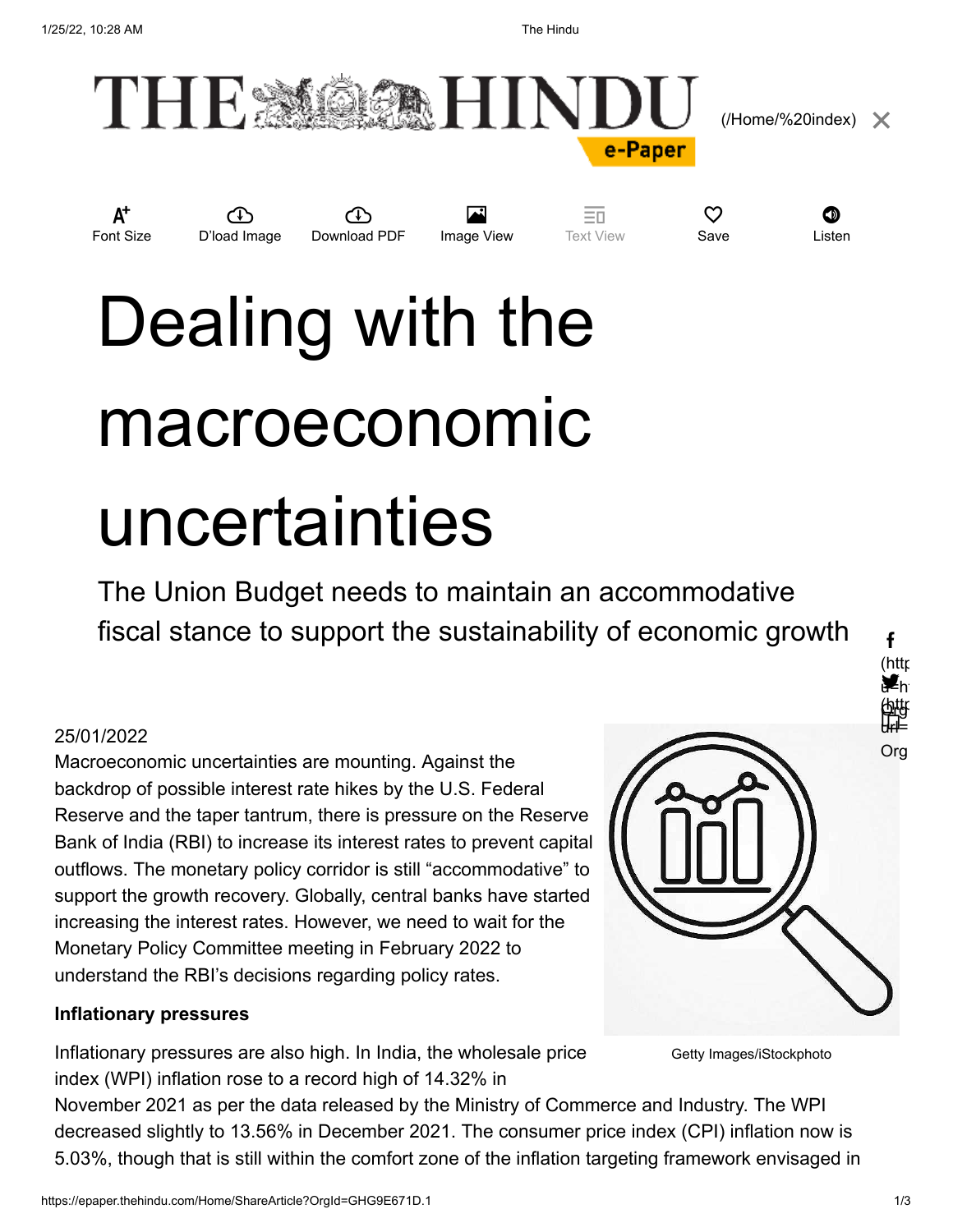India's new monetary framework. The official nominal inflation anchor in India is 4%, with a band of variations of +/- 2. It has been argued that the inflation we are currently experiencing is transitory in nature due to supply chain disruptions and volatile energy and food prices.

Absorbing the excess liquidity that was injected to stimulate growth as part of the pandemic response is crucial to reversing trends in non performing assets (NPAs). The RBI Financial Stability Report, published on December 29, 2021, revealed a possible worsening of the gross non performing asset (GNPA) ratio of scheduled commercial banks — from 6.9% in September 2021 to 9.5% by September 2022 — under a "severe stress scenario" estimates.

The RBI has not yet formally announced any "normalization" procedure, though absorption of excess liquidity was attempted by increasing the cut-off yield rate of variable rate reverse repo (VRRR) to 3.99%, and curtailing the government securities acquisition programme.

### **Interest rates structure**

The structure of interest rates is also a matter of concern. The call money market rates are below the repo rate. The bond yields are increasing ahead of the Union Budget 2022-23. The cut off yield rate of 10-year benchmark bond is as high as 6.63%. The rise in bond yields will result in higher borrowing costs for the Government.

Given these macroeconomic uncertainties, maintaining an accommodative fiscal policy stance in the upcoming Union Budget for FY23 is crucial for a sustainable recovery. The fiscal deficit as a percentage of GDP rose to 9.5% in 2021–22 (revised estimates). The RBI estimates suggest that revenue deficit pre-empted about 70% of the gross fiscal deficit during the period 2018-19 to 2019-2 $\mathbf{\hat{g}_{h}}$ and increased further to 79% in 2020-21 (revised estimates) and 76% in 2021-22 (Budget estimates) $\sharp$ (httr u=ht Org (http url= f

Any attempt at fiscal consolidation at this juncture employing capital expenditure compression rather $_{\mathsf{Org}}$ than a tax buoyancy path can adversely affect economic growth. Public investment — infrastructure investment in particular — is a major growth driver through "crowding-in" of private corporate investment.

**Omicron is a reminder that the COVID-19 pandemic is still not over. Public spending on healthby the Union government is still below 1% of GDP, though the estimate has increased from 0.2% of GDP in 2020–21 (revised estimates) to 0.4% of GDP in 2021-22 (Budget estimates). Strengthening investments in the health-care sector is crucial at this juncture as a prolonged lockdown can accentuate the current humanitarian crisis and deepen economic disruptions.**

Bringing down the fiscal deficit now can be detrimental to economic growth recovery. The plausible "fiscal risks" arising from the mounting public debt and deficits need to be tackled with a medium-term road map of fiscal consolidation, as instantaneous deficit reduction can affect the sustainable growth recovery process.

https://epaper.thehindu.com/Home/ShareArticle?OrgId=GHG9E671D.1 2/3 When credit-linked economic stimulus has an uneven impact on growth recovery, the significance of fiscal dominance cannot be undermined. We argue that the upcoming Union Budget for 2022-23 should maintain an accommodative fiscal stance in order to support the sustainability of the economic